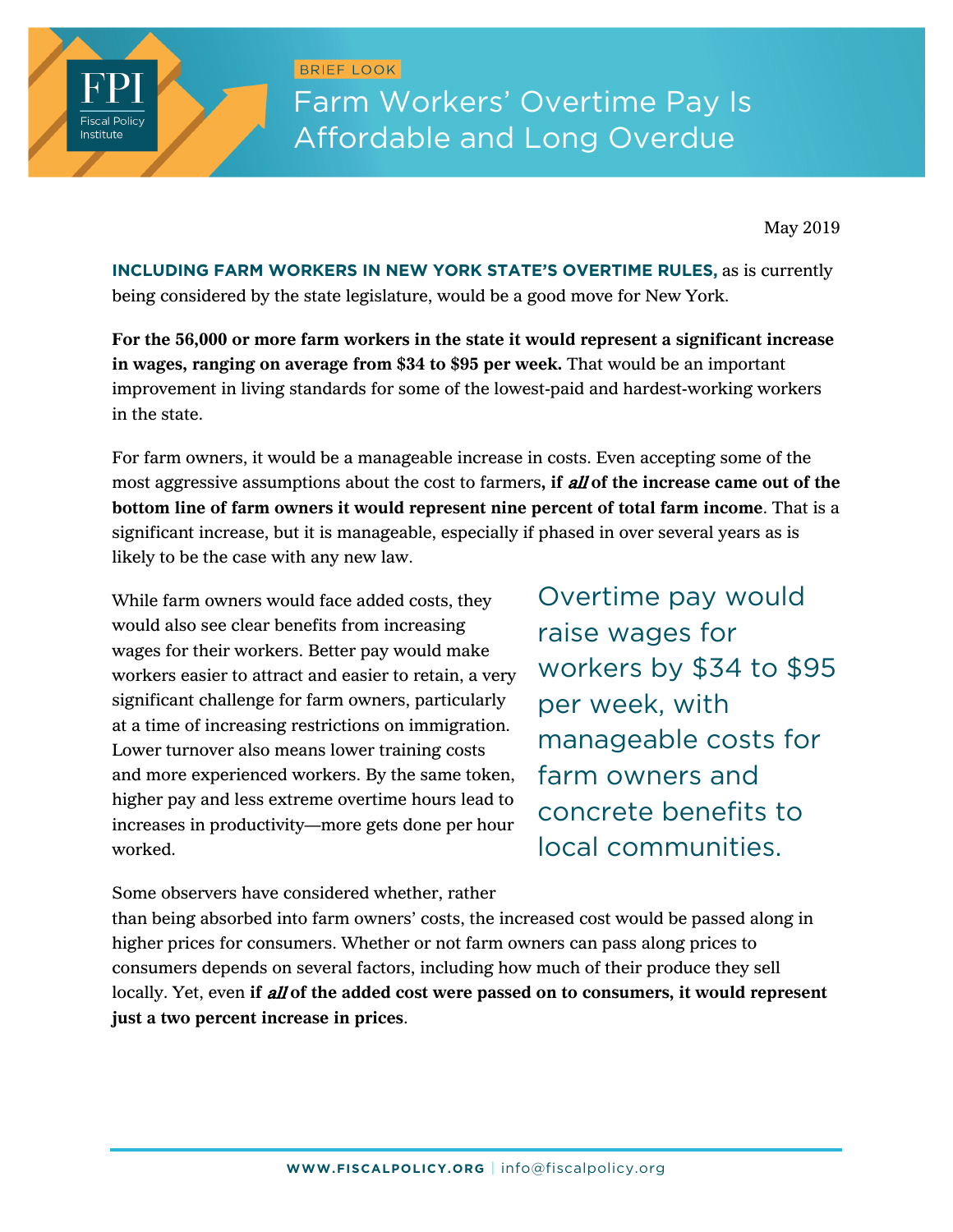As the new rule is phased in, farm owners would have choices. They could continue to increase wages at a rate that is a dollar or two above the minimum wage as the minimum wage increases, as has been the trend in recent years. Alternatively, they could increase the base wage more slowly, and workers would still see increased wages through overtime pay. And, they could reduce the number of overtime hours by hiring additional workers. The most likely scenario combines these, increasing the base hourly wage gradually as they implement overtime pay, while hiring a few added workers to reduce the more extreme overtime hours. Some farm owners that truly cannot accommodate an overtime pay increase would also have the option of reducing the base wage and keeping weekly pay the same.

Increased wages are not just good for farm workers, they are also good for localities around the state. The If all of the costs of overtime were absorbed by farm owners, it would represent 9% of net farm income.

If all of the costs of overtime were passed on to consumers, it would be a 2% increase in prices.

more farm workers can afford a reasonable standard of living, the better it is for the entire community. Workers will be able to spend more in local stores, in turn spurring growth among local businesses. And the sales tax payments generated will contribute to paying for state and local services.

New York farms face very real pressures, from mechanization to immigration restrictions to trade wars. But farm owners have to face those pressures together with their workers economic challenges cannot be an excuse for underpaying people for the crucial work they do. Paying overtime wages is a straightforward way to bring farm workers' wages into the  $21<sup>st</sup>$  century at a manageable cost to farm owners and with concrete benefits to New York communities.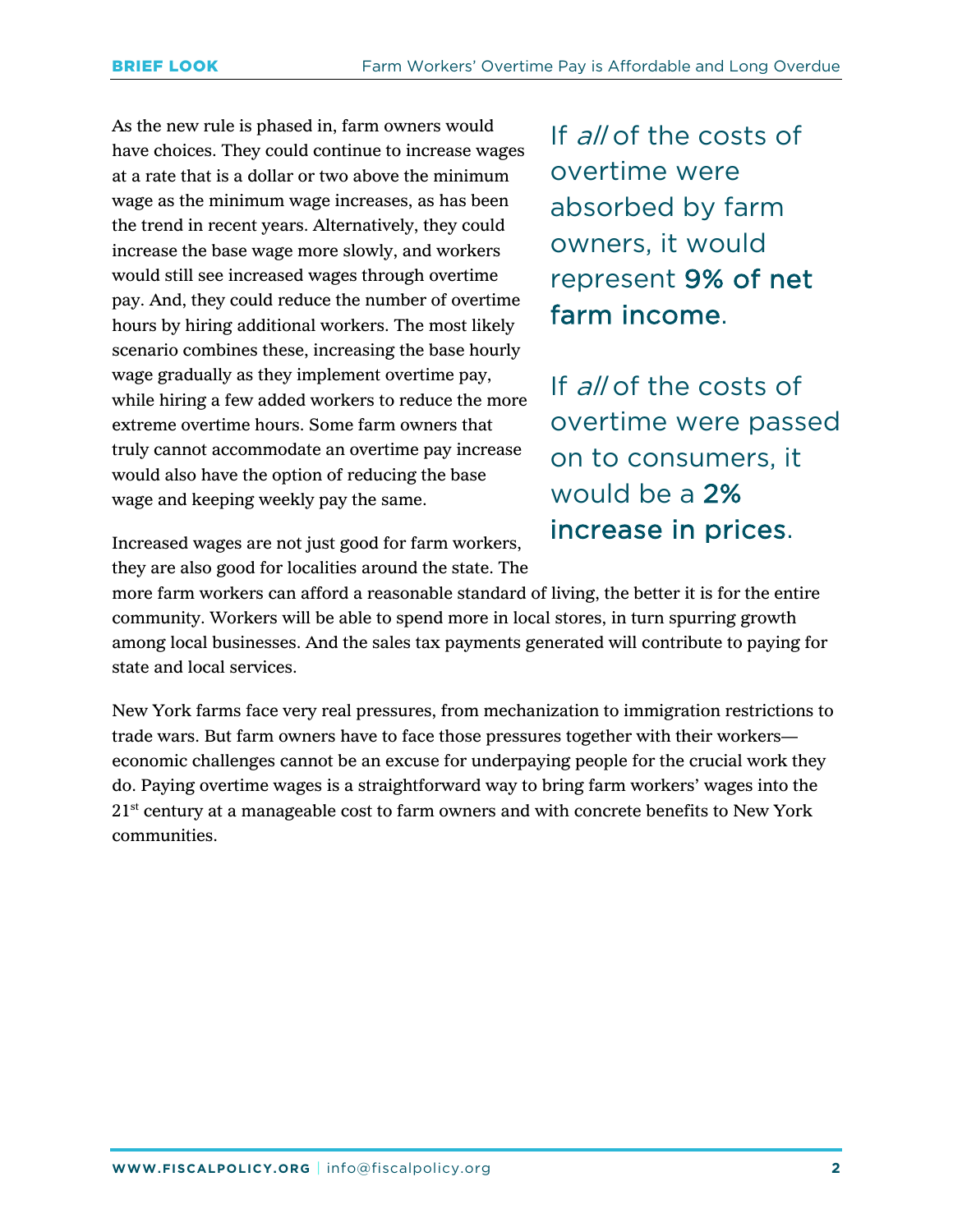### **NEW YORK STATE IS HOME TO ONE OF THE LARGEST AGRICULTURE ECONOMIES** in

the country, generating \$4.8 billion in annual revenue. It may come as a surprise to some, but in 2017, New York was among the top five states in the country for 15 popular farm products. New York is the number one producer of cottage cheese (providing more than 26 percent of the country's share), sour cream and yogurt; number two in maple syrup, cabbage, apples, and snap beans; and number three for milk and grapes. New York farms cover nearly one-fourth of the state's land area. 1

Farming is hard work that often entails working long hours. Yet farm workers are left out of the federal and state labor laws that ensure rights to overtime pay, collective bargaining protections, and a day of rest.2 The Farmworker Fair Labor Practices Act proposes amendments to New York's labor laws that would make sure farm workers have the same rights as other workers, removing archaic exceptions drawn into labor law almost a century ago. California, Hawaii, Minnesota, and Maryland have extended their labor laws to include overtime pay for farmworkers, and ten other states allow farmworkers collective bargaining protections. If New York follows suit, there will be benefits for workers, manageable costs for farm owners, and positive ripple effects in local communities across the state.

## **Worker Benefits**

Including farm workers in the state's overtime laws would **give typical farm workers a raise of an estimated \$34 to \$95 per week**, according to our analysis. That would be a very concrete benefit to the 56,000 or more hired workers on New York's farms.<sup>3</sup>

In Northeast Region 1, which includes New York, the average wage for fruit and vegetable farm workers is \$13.58, and for dairy workers it is \$12.81, according to the best data available, from the USDA's National Agricultural Statistics Service. 4

On fruit and vegetable farms, workers put in an average of 49 hours per week.<sup>5</sup> If overtime begins at 40 hours per week it would mean giving workers who earn the average wage a raise of \$34 a week, from \$665 to \$699. To be conservative, this estimate already includes the assumption that farm owners might reduce the number of overtime hours by 15 percent. <sup>6</sup> In other words, fruit and

### Giving Farmworkers a Raise of \$34 to \$95 per Week

|                                                                       | Fruit and<br>Vegetable | Dairy   |
|-----------------------------------------------------------------------|------------------------|---------|
| Average Wage                                                          | \$13.58                | \$12.81 |
| Average Current<br>Hours Worked                                       | 49                     | 67      |
| Hours Worked with a<br>15% Reduction in<br>Overtime Hours             | 47.7                   | 63      |
| Current Weekly<br>Earnings                                            | \$665                  | \$858   |
| Weekly Earnings with<br>Overtime Pay and<br><b>Fewer Hours Worked</b> | \$699                  | \$953   |
| Added Weekly<br><b>Earnings for Farm</b>                              | \$34                   | \$95    |

**FIG. 1** Source: Fiscal Policy Institute calculations based on estimated average hours currently worked on vegetable farms and dairy farms (see footnotes 5 and 7). Wages based on October 2018 data from the USDA National Agricultural Statistics Service.

**Workers**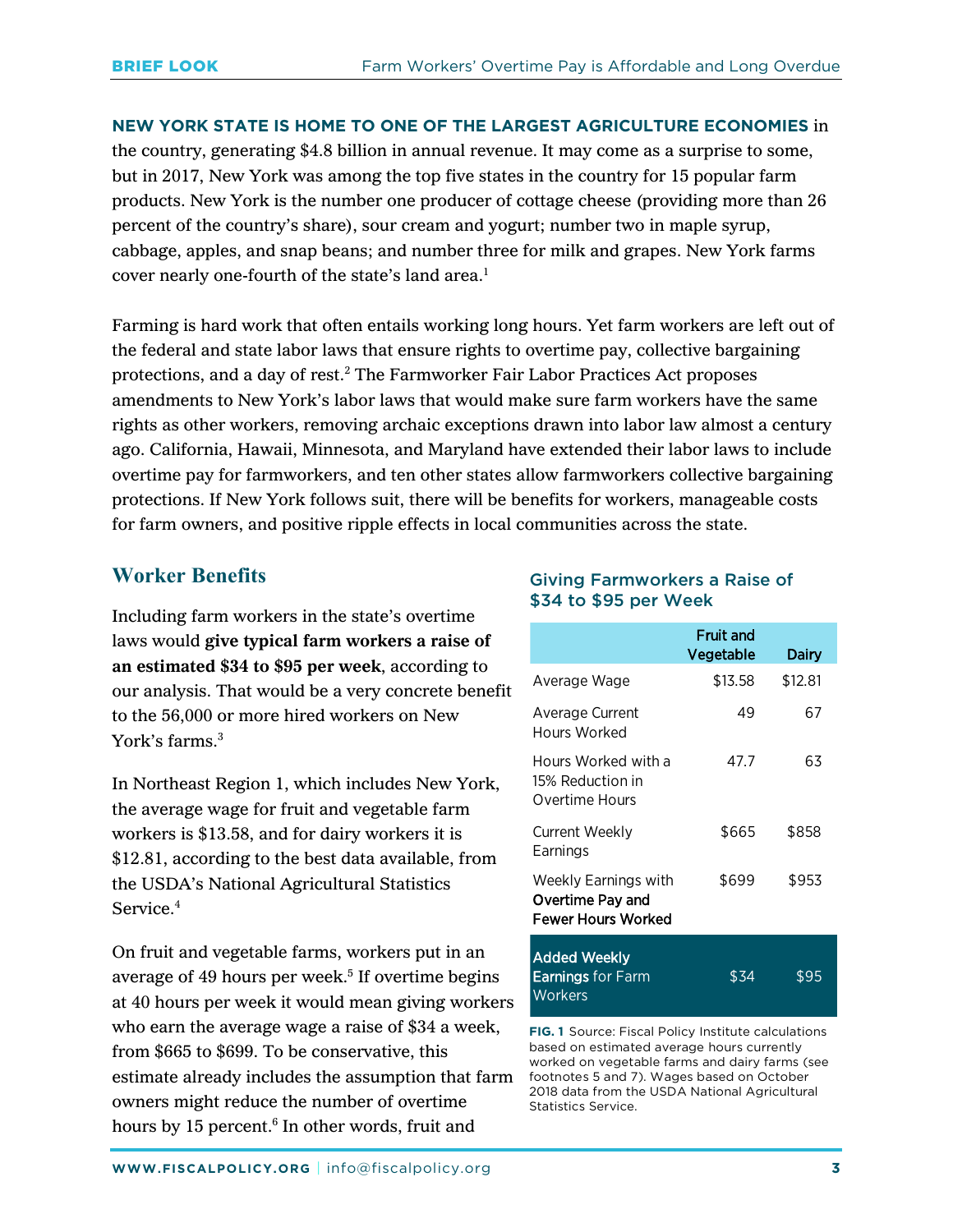vegetable farm workers might work 47.7 hours instead of 49 hours per week, and still earn \$34 more. (See Figure 1) It is also far from certain that farm owners could find additional workers, in which case the hours worked per week would remain at 49 and the pay differential would be higher. Overtime pay in other industries would likely lead to hiring additional workers rather than paying workers for overtime hours. This may happen to some degree if overtime pay is required for farm workers, but it is unlikely to be a big factor in the farm sector because of farm owners' difficulty finding workers. There are also per-worker costs, especially housing costs, that mean there are significant added expenses in hiring additional workers rather than paying the same workers for longer hours. In addition, there is evidence that farm laborers want to work long hours, both in seasonal crop picking and also in year-round dairy work.7

The biggest improvement in wages and working conditions is likely to be on dairy farms, where long hours and low wages are common. The best estimate of the average workweek is a grueling 67 hours.<sup>8</sup> At the average wage of  $$12.81$ , pay without overtime would be \$858 per week. With overtime, dairy workers might see a 63-hour week and at the same time a pay increase of \$95 per week. And, again, the pay increase would be higher if the number of hours worked is not reduced, a very real possibility considering the difficulty farm owners have in finding a labor force and the cost involved in housing additional workers.

In addition to direct increases in weekly earnings, all workers will benefit from being included in the same labor protections as others in New York State. 9 The benefits of overtime pay do not stop at the worker's paycheck. Workers report that the long history of being excluded from basic labor protections has normalized the sentiment that they are undeserving or treated as second class workers. Workers also report that the absence of overtime pay has led to other exploitative labor practices—in other words, exclusion from one labor protection paves the way for labor abuse. The passage of the Farmworkers Fair Labor Practices Act would demonstrate that workers' contribution to New York State's economy and food industry is recognized, respected, and valued.

# **Cost to Farm Owners is Manageable**

Recognizing labor rights will entail some costs for farm owners, but history and research show that costs should be manageable and that the farm industry is able to adjust to change.

Any change to the overtime pay rules is likely to be phased in gradually, so farm owners will have some time to adjust to the new pay structure. In addition, farm owners paying workers more than the minimum wage will have choices.

As the new overtime rules phase in, farm owners could continue to increase wages at a rate that is a dollar or two above the minimum wage, as they have in the past. They could increase the base wage more slowly in coming years, and workers would still get a raise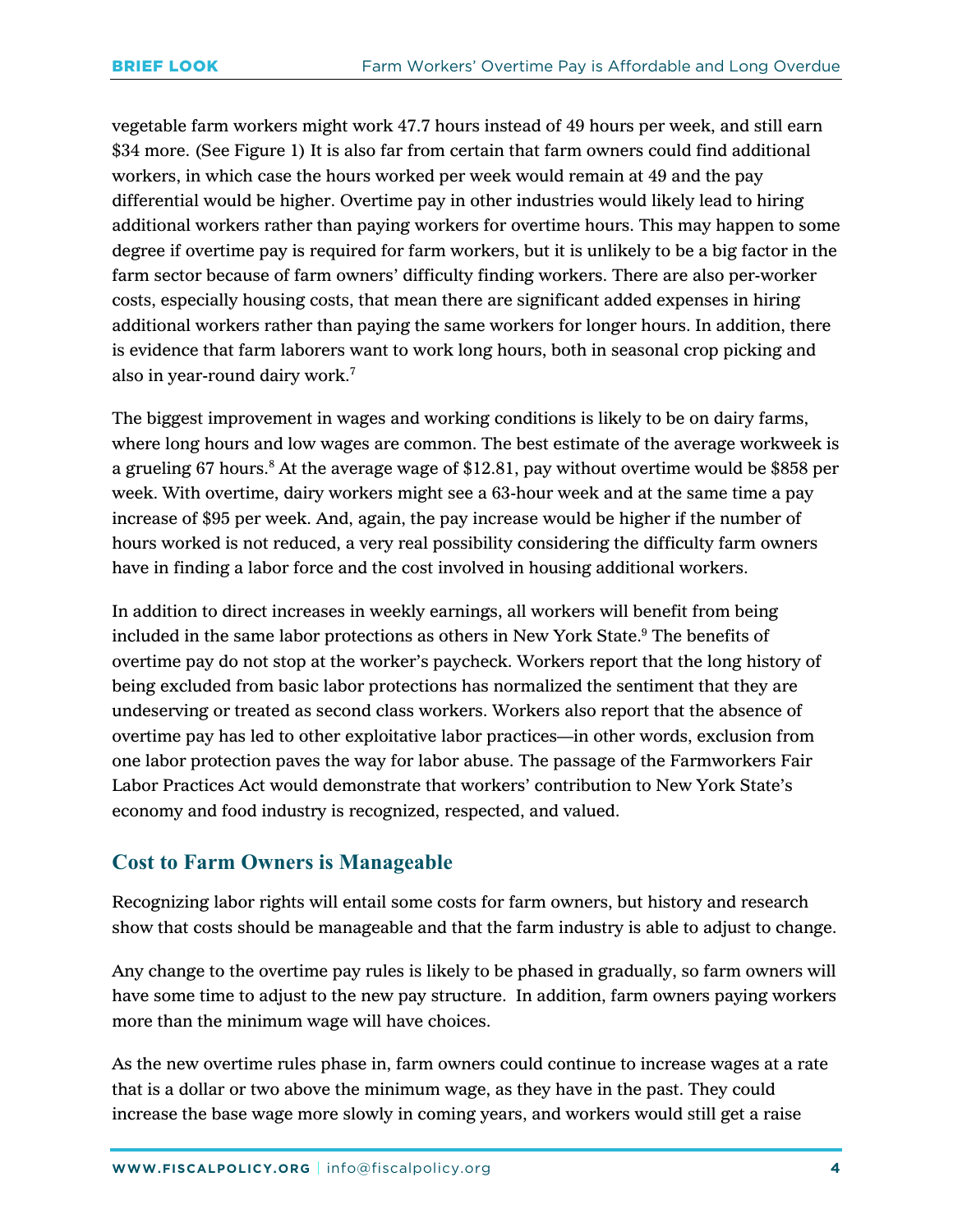through overtime pay. And, they could reduce the number of overtime hours by hiring some additional workers. Even more likely, they might do some combination, increasing the base hourly wage gradually as they implement overtime pay, while hiring a few more workers to reduce the more extreme overtime hours.

Another alternative for farm owners is that they could decide to keep the weekly wage the same by reducing the base wage to accommodate paying overtime. In this scenario, workers would benefit from being covered by labor law but would not see an increase in pay, at least not in the short run.10

It is important to note that farm owners who raise wages will also see some offsetting cost savings that are not included in these calculations.

Where farm owners increase wages, they can expect to see improvements in recruiting and retaining workers—a constant concern for farm owners, and even more so at a time when restrictions on immigration have been particularly extreme. That should also make it easier for farmers to attract and retain workers, reducing training and overtime costs, while giving New York farmers an edge in being able to hire more experienced workers than states that do not pay overtime. 11

If labor is more expensive, farm owners may also be incentivized to make investments in farm equipment that helps raise the productivity of workers. As farms become more mechanized—a process that is already underway—there will be increased output per worker.<sup>12</sup> The benefits from that increase in productivity can go to profits, or it can go to wages, or it can go to both. The Farmworkers Fair Labor Practices Act would help ensure that farm workers share in the benefits, and that increased productivity leads to increased wages.

Higher labor standards in New York State can also be marketed to consumers. The increasing consumer desire for locally sourced produce can be underpinned by a positive feeling among consumers about supporting enterprises that pay fair wages.

Even more significant, at a time when attracting workers to farm work is challenging all across the country, having labor protections in New York would make our state more appealing to the workers that are available, putting New York on an equal footing with the states that have passed protective labor laws, and at a competitive advantage with respect to other states in the Northeast.

# **Community Benefits**

Paying and treating workers fairly translates to less stressful and more decent living standards for the workers. These benefits reverberate throughout the community. With overtime pay, farmworkers would have more money to spend at local stores, which in turn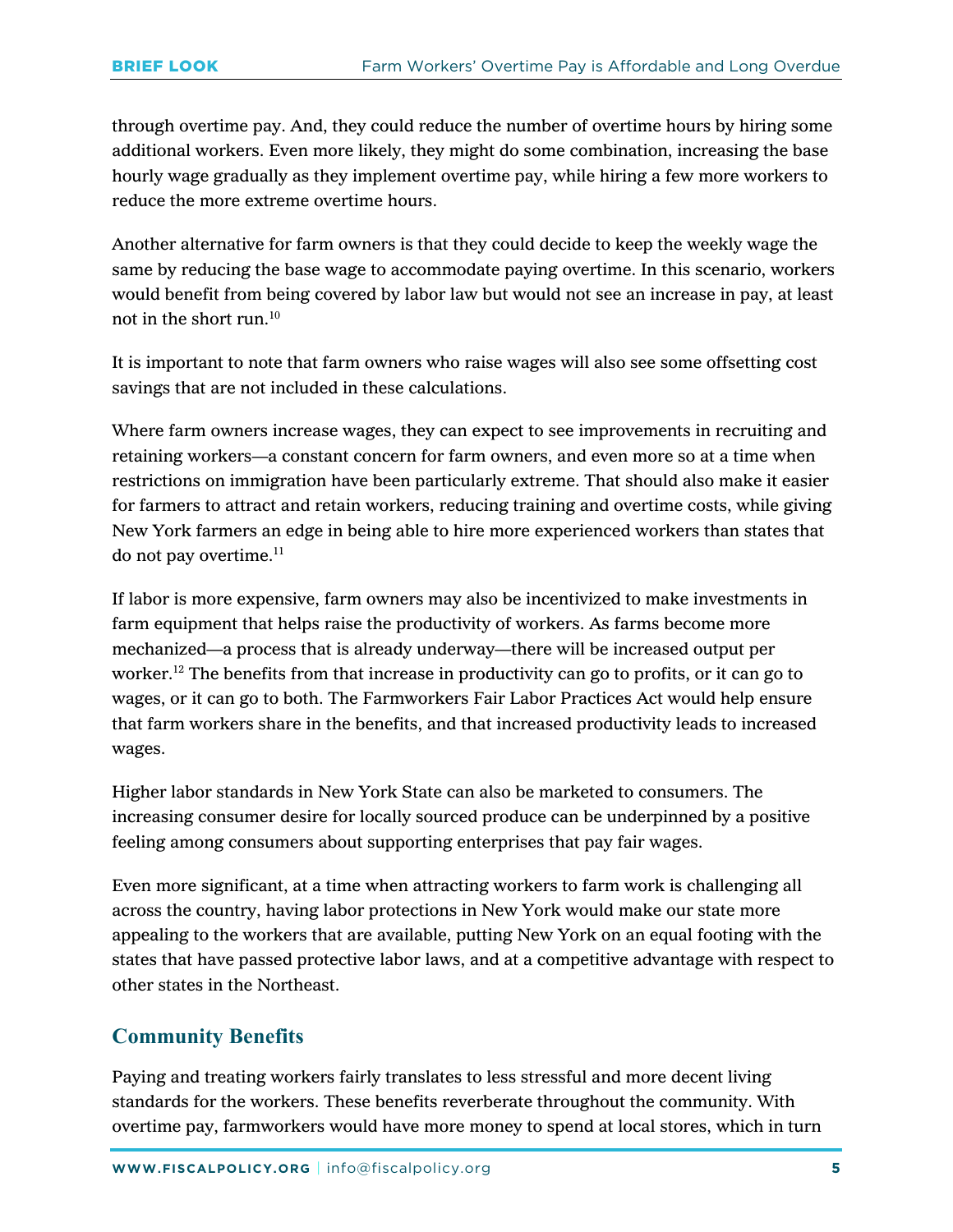boosts businesses in the community, spurring growth in small towns, downtown areas, and commercial strips in rural areas of the state.

In addition, the sales taxes from farmworker's increased local spending contributes to paying for state and local services. And, in general, the more workers can afford a reasonable standard of living, the better it is for the entire community.

Farms are good for New York. As a recent report from the state comptroller put it, "New York's farms remain an essential part of the State, contributing to all levels of the economy through the jobs they support and the income they generate. Agriculture enhances New Yorkers' quality of life in other ways as well, including providing access to fresh, locally sourced food and preserving open space."<sup>13</sup> But, getting the full economic and social benefit of farms to our communities requires that both workers and farm owners can thrive.

# **Exaggerated Concerns**

Representatives of business interests have a long history of opposing legislation to raise wages, and in exaggerating the likely outcomes of such efforts. Opponents of the Farmworkers Fair Labor Practices

Act are no exception.

A misleading 2019 Farm Credit East (FCE) report provides the underpinning for much of the opposition to the measure.<sup>14</sup> The headline number in the report—\$299 million—is what Farm Credit East asserts will be the overall increase by 2021 in the amount paid by all farmers. This is both vastly overstated, and not as scary a number as it seems.

## Keeping Costs in Perspective

| Aggregated Overtime Increase (FCE)           | \$118,191   |
|----------------------------------------------|-------------|
|                                              |             |
| Net Farm Income (FCE)                        | \$1,278,023 |
| Percent decrease in net farm income if all   |             |
| overtime costs come out of profit            | 9%          |
|                                              |             |
| Value of Farm Production                     | \$5,514,909 |
| Percent rise in prices if all overtime costs |             |
| are passed to consumers                      |             |

**FIG. 2** Source: Fiscal Policy Institute calculations based on Farm Credit East report.

The estimate of \$299 million is not

just for overtime pay, but also for an already legislated increase in the minimum wage. In fact, Farm Credit East itself reports its estimated increase due to the overtime rule to be \$118 million, not \$299 million. These projected increases assume an average wage of \$16.05 per hour for 2021 Farm Credit East assumes that farm owners will continue to pay well above the minimum wage, even as they also are required to pay overtime—this is far from certain. And they do not take into account potential gains from paying a higher wage discussed above, such as lower turnover or higher productivity, that should reduce the actual impact on wages.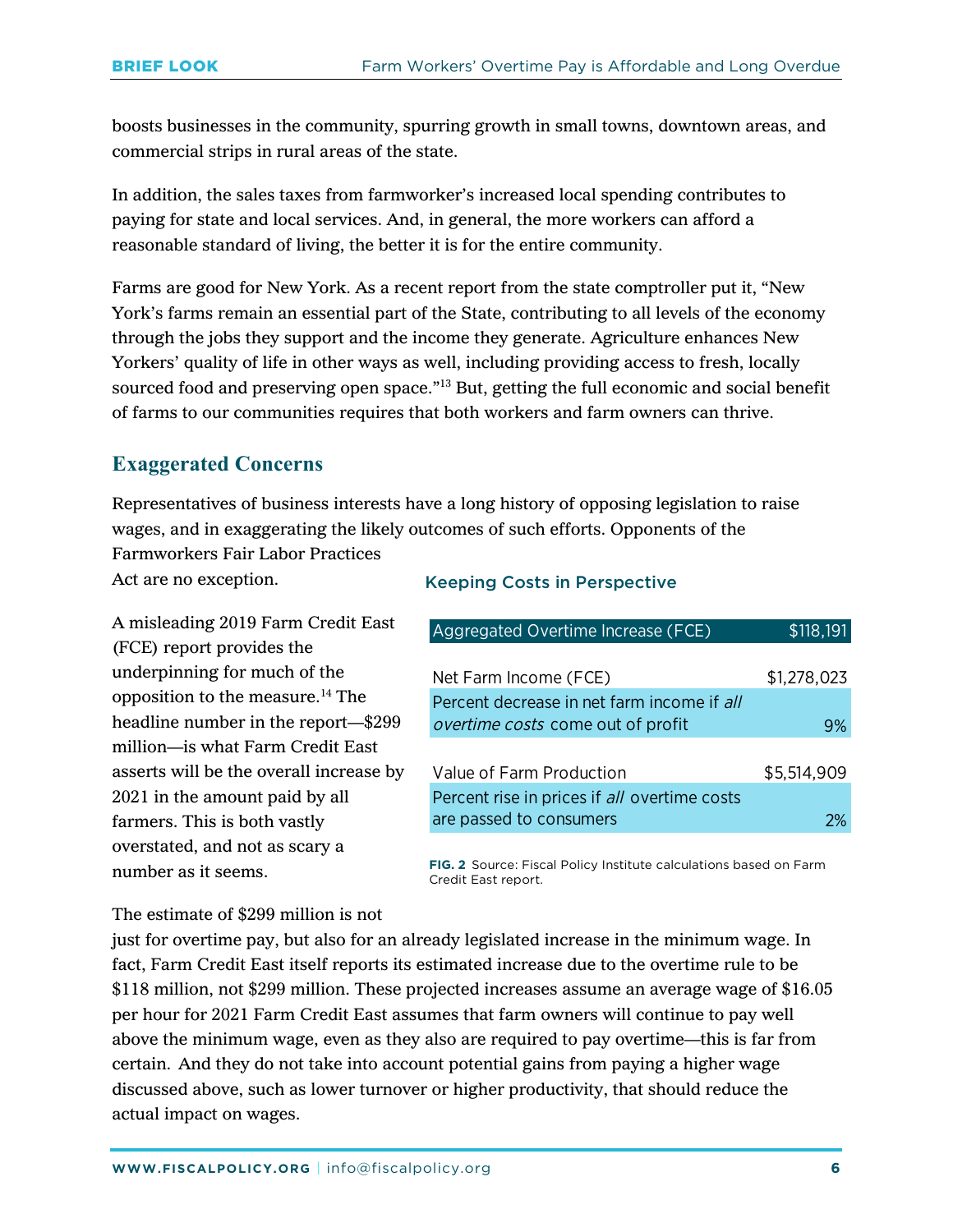However, even using these assumptions, and even if all of these costs come out of the bottom line for farmers, \$118 million is nine percent of the net farm income. This is an impact that is significant, but hardly devastating, especially if it is phased in over time, as any bill is likely to require.

Some observers have suggested that overtime pay would lead to increased prices for farm goods. The Farm Credit East report assumes farm owners have no power to set prices for their products. While it is reasonable to assume farmers have limited power to set prices, it is not reasonable to assume their ability to set prices is zero. In any event, concerns about prices seem misplaced: even if all of the aggressively estimated added costs of overtime were to be passed through to consumers, prices would rise by just two percent.



#### Net Farm Income Is Down from a Recent High But Stabilizing (thousands of 2019 dollars)

**FIG. 3** Source: Fiscal Policy Institute Analysis of data from the USDA adjusted for inflation. New York scale is shown on right axis.

The Farm Credit East report also overstates the fragility of New York's agricultural economy. The year 2016 was a tough year, in New York and around the country. As a USDA brief on current farm sector financial health reports, "Slowing global demand, a strengthening dollar, and large inventories depressed crop as well as animal and animal product prices and contributed to the decline in 2016 net cash farm income."15 When viewed over the longer term, however, the USDA concludes that after a drop in 2016, the national farm economy seems to be returning to something like the norm prior to the highpoint of 2013, and there is no reason to believe New York would be different. Farming is a difficult business, with ups and downs that can be challenging to manage. But, the past five years of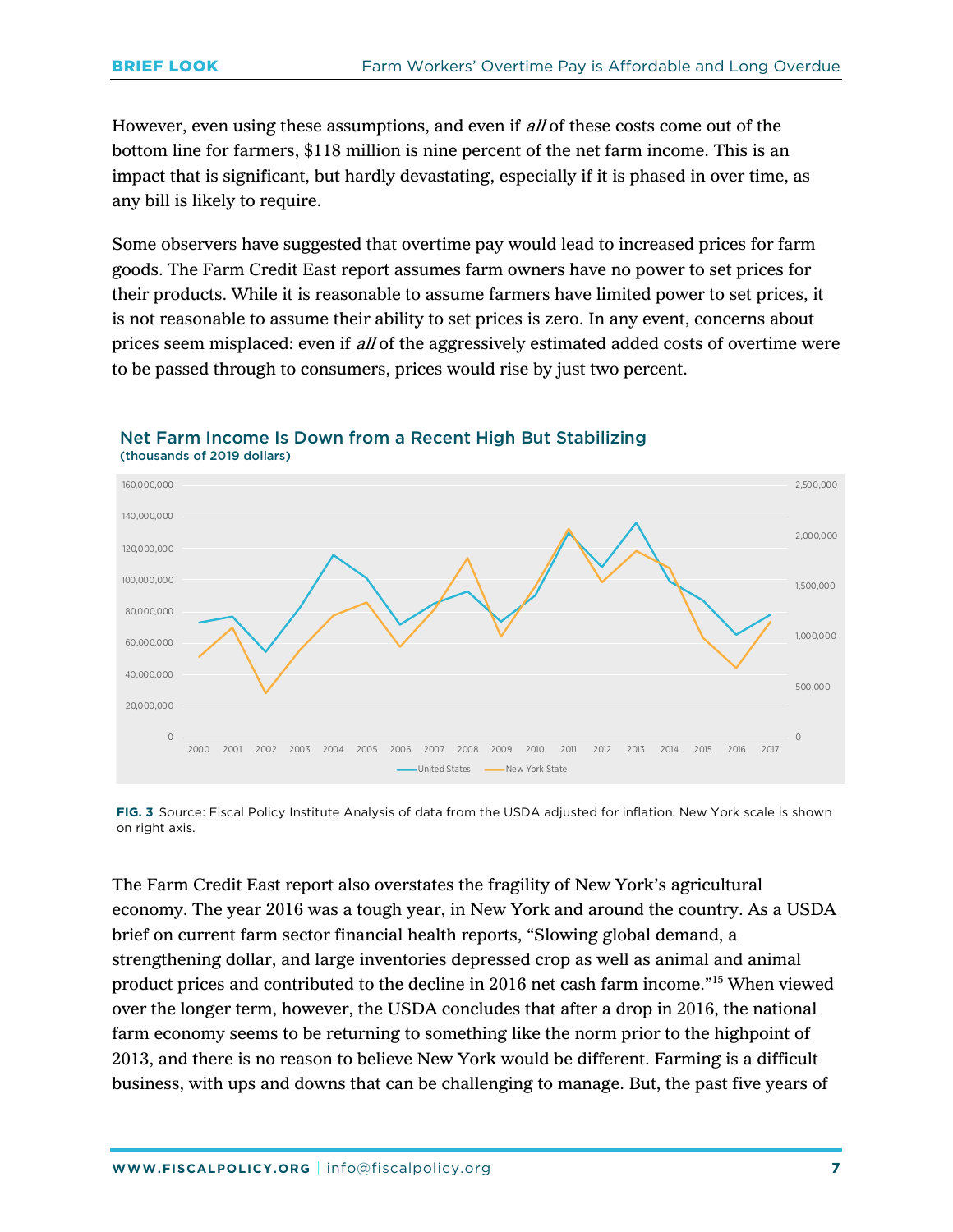data reflect a higher-than-normal level of volatility and a sense of decline that is already abating.

## **Conclusion**

There is good reason for New York State government to pay close attention to the farm economy. But, supporting farming means supporting both farmers and farm workers. Exemptions that exclude farm workers from the labor laws were codified at a time when the Jim Crow system was enforced. It is long past time to remove these archaic exceptions and apply the same labor law to farm workers as to other workers. There will be manageable challenges in adjusting, and substantial benefits to workers and communities as well as to some farmers. The rationale for including farm workers in the same overtime pay rules as other workers is simple: People who work long, hard hours should be paid fairly. There can no longer be a reason that a different set of standards should apply for farm workers than for other workers.

#### **By David Dyssegaard Kallick, Margaret Gray, and Olivia Heffernan.**

**David Dyssegard Kallick** is Deputy Director of the Fiscal Policy Institute, and director of FPI's immigration research. **Margaret Gray** is an associate professor of political science at Adelphi University**. Olivia Heffernan** is a freelance journalist covering labor organizing, farmworker justice, immigration reform and prison abolition.